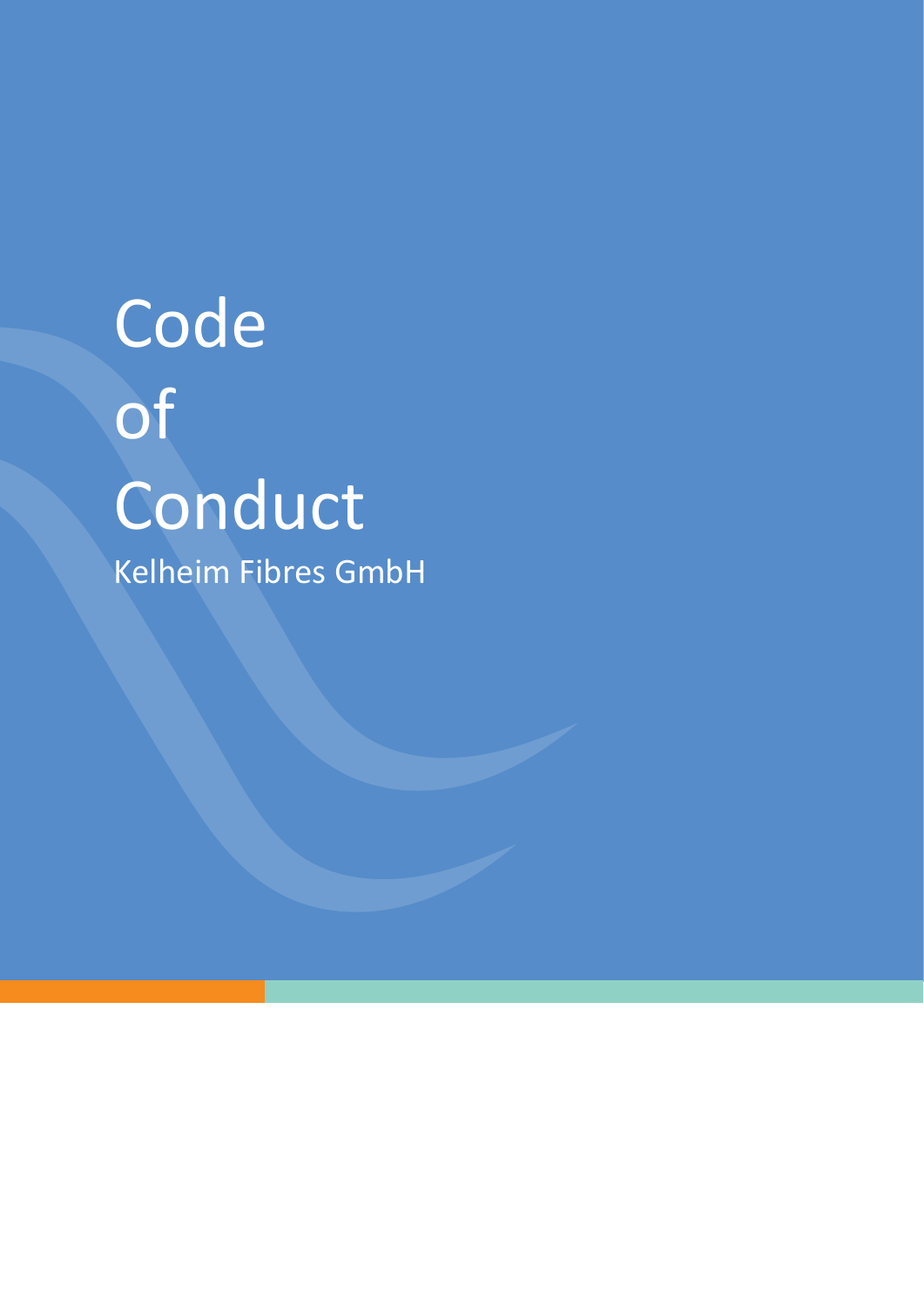# **Contents**

| <b>Introduction</b>                           | $\mathbf{1}$ |
|-----------------------------------------------|--------------|
| 1. Behaviour in the business environment      | 3            |
| 1.1 Conflicts of interest                     | 3            |
| 1.1.1 Gifts, hospitality and invitations      | 3            |
| 1.1.2 Secondary employment                    | 3            |
| 1.2 Bribery and corruption                    | 3            |
| 1.3 Competition                               | 4            |
| 1.4 Suppliers                                 | 4            |
| 1.5 Trade and export controls                 | 4            |
| 1.6 Transparent financial reporting           | 4            |
| 2. Behaviour towards colleagues and employees | 5            |
| 2.1 Employees                                 | 5            |
| 2.2 Workplace                                 | 5            |
| 2.3 Minimum wage                              | 5            |
| 2.4 Employee representation                   | 5            |
| 2.5 Child and forced labour                   | 6            |
| 3. Behaviour within society                   | 6            |
| 3.1 Product safety                            | 6            |
| 3.2 Environmental protection                  | 6            |
| 3.3 Officials and elected representatives     | 6            |
| <b>4. Information handling</b>                | 7            |
| 4.1 Confidentiality                           |              |
| <b>4.2 Data Protection</b>                    |              |
| 5. Measures in the event of infringements     |              |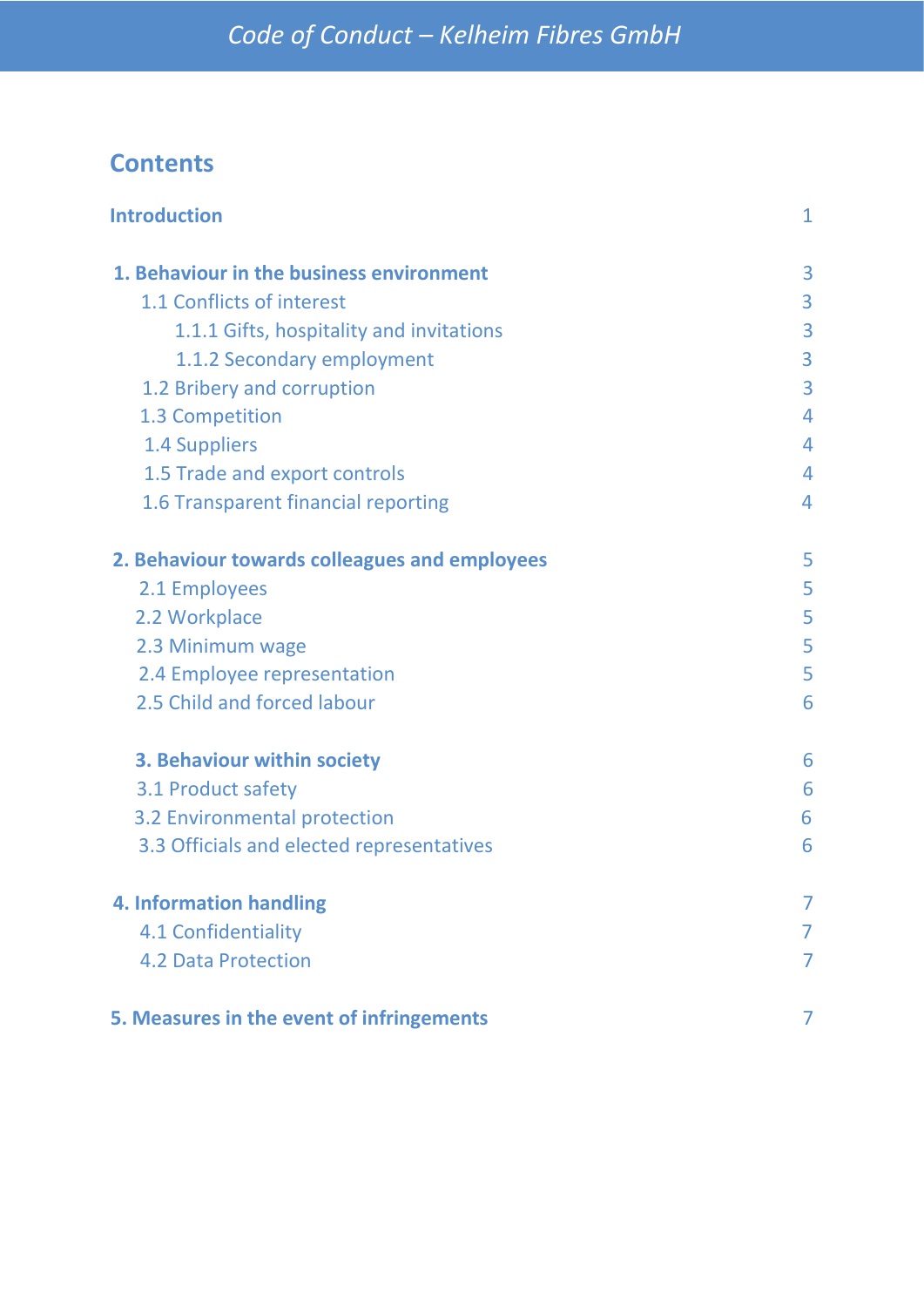## **Introduction**

Kelheim Fibres GmbH (hereinafter referred to as Kelheim Fibres), based in Kelheim, is the world's leading manufacturer of special viscose fibres. At our Kelheim plant, we combine progressive technologies with technical expertise and outstanding customer service.

In order to ensure a high level of integrity in all our actions, this Code of Conduct has been created as a guideline. It contains the basic requirements for the conduct of every employee of our company. At the same time, it represents the binding framework and principles for all special guidelines and regulations. The internal guidelines serve as binding instructions and help to comply with laws and regulations as well as in-house requirements.

As an international company, our responsibility is to comply with the laws of all regions and countries in which we operate in order to act with integrity and protect our company from potential harm.

This includes, for example, but is not limited to:

- Compliance with the laws of international trade
- In particular compliance with export and import bans and embargo regulations
- The protection of health and safety of all employees
- Compliance with the relevant national laws and international standards on work safety, environmental protection and data protection
- Respect for human rights

For us as management, this results in the duty to set an example and be a living example of those values. Managers ensure that employees know and comply with all implemented guidelines.

In order to recognise the needs of our customers early on and meet their expectations in the best possible way, we must constantly improve. We are therefore constantly working on optimising our structures and processes in order to achieve and secure the highest quality standards. The satisfaction of our customers has the highest priority for us and stands at the centre of our actions.

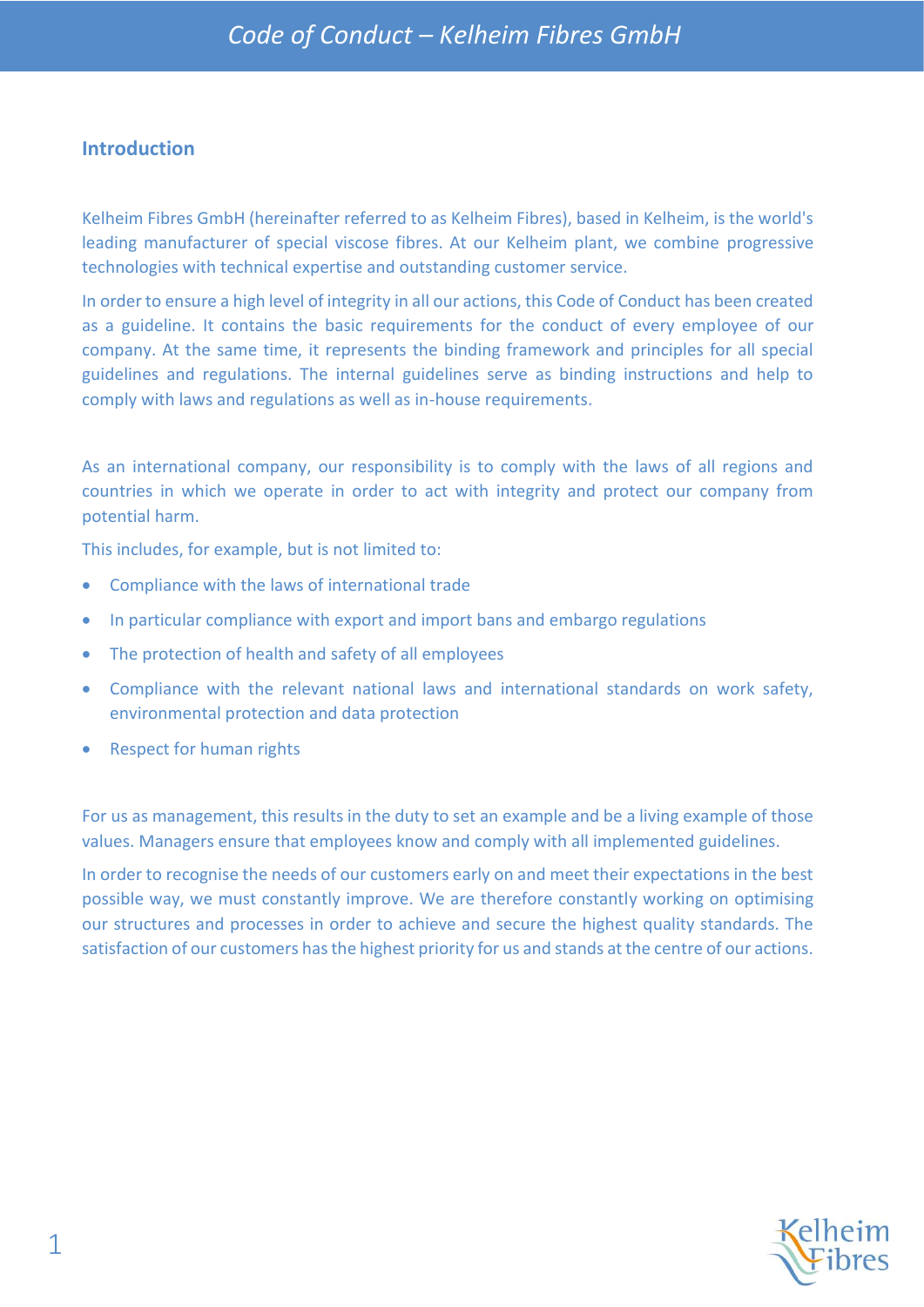# *Code of Conduct – Kelheim Fibres GmbH*

Our customers, shareholders, employees, suppliers and other business partners place their trust in us. This obliges us to be open in our dealings with others and to communicate in a transparent manner both internally and externally. We are aware of the responsibility arising from this.

When acquiring new customers, we comply with applicable law. Information is made available to the public in accordance with internationally recognised corporate governance standards.

Being an employee of Kelheim Fibres means respecting the rights of others and avoiding anything that could harm the company and its employees, either professionally or personally. We do not tolerate any form of discrimination or harassment, whether internally or in cooperation with business partners.

The Code of Conduct shall enter into force upon its adoption and publication by management. It applies to all parties within the company.

Kelheim, 01/12/2020 Board of Management, Kelheim Fibres GmbH

signed by Craig Barker

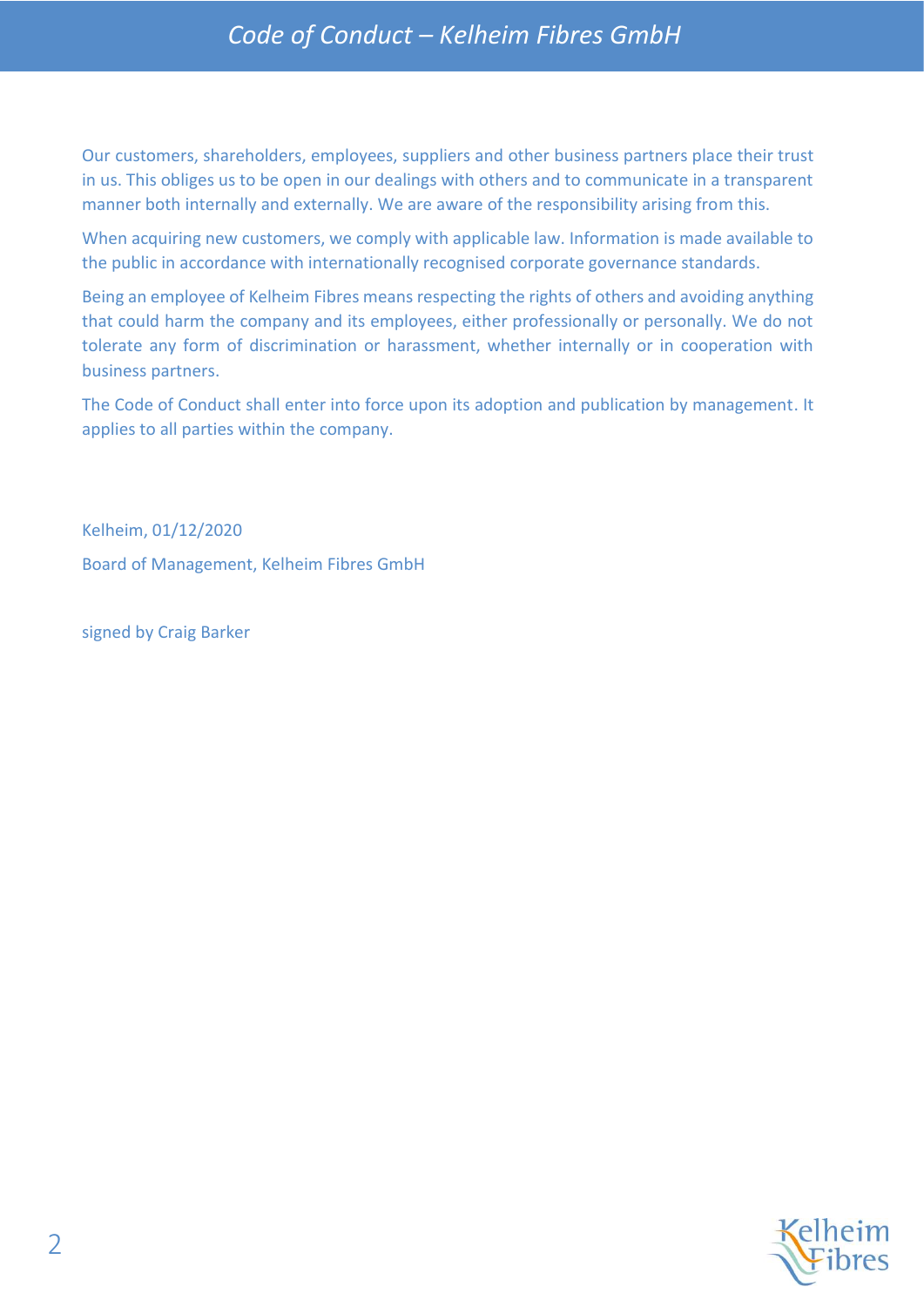# **1. Behaviour in the business environment**

#### **1.1 Conflicts of interest**

We must do everything in our power to avoid conflicts of interest. Unavoidable conflicts must be resolved as quickly as possible. We handle conflicts of interest in an ethically sound manner. Conflicts of interest may arise in the relationship between Kelheim Fibres and customers, Kelheim Fibres and suppliers, Kelheim Fibres and its employees, or as a conflict of interest between different customers. We expect our employees to inform their managers about relationships with persons or companies that could lead to potential conflicts of interest.

#### 1.1.1 Gifts, hospitality and invitations

The acceptance or granting of gifts, hospitality and invitations is permissible in general business transactions. The prerequisite is that these are voluntary and are not accepted or granted in expectation of a reward. Gifts, hospitality and invitations must never influence or create the appearance of influencing a business decision or lead to preferential treatment of the parties involved. The Anti-Corruption Directive regulates this in more detail.

#### 1.1.2 Secondary employment

All our employees commit their working time to the company. Without the prior consent of the management, our employees shall not conduct business independently for themselves or others or work as employees in another company. Accordingly, employees shall not engage in secondary activity in their own name or for their own account or in the name of or for the account of third parties without prior knowledge and the express written consent of the management. In cases where the interests of Kelheim Fibres are not impaired, the management shall always favourably consider granting such approval.

#### **1.2 Bribery and corruption**

We reject any form of bribery or corruption and expect behaviour that does not allow personal dependencies or influences. Our company shall never offer, solicit or grant any gift that is intended to unlawfully influence a person's decision or actions. We also do not expect or accept any undue advantages from suppliers or customers. If unauthorised benefits are offered, promised or granted to us, we shall inform the Compliance Officer.

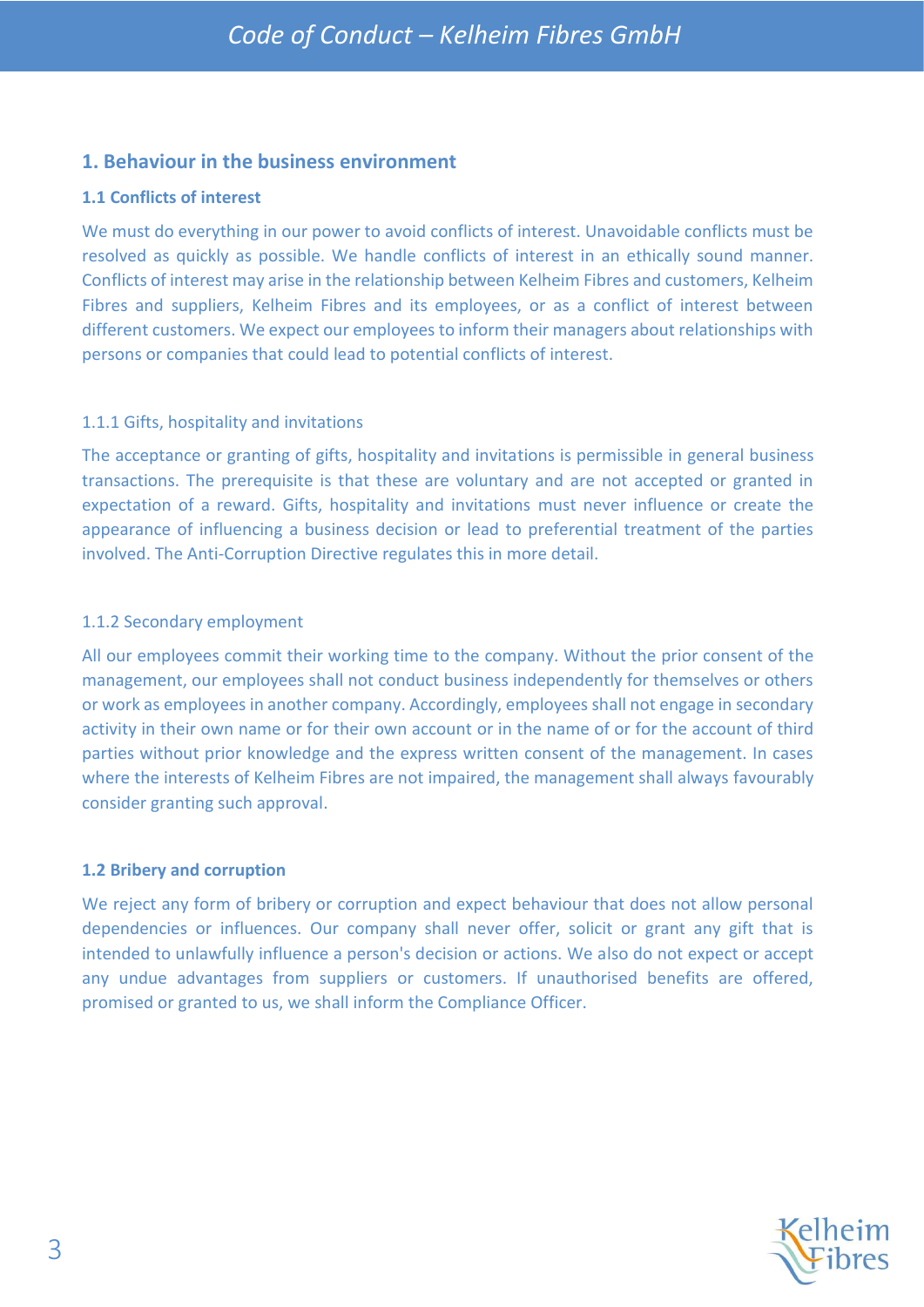#### **1.3 Competition**

We act as a fair competitor to third parties and do not criticize them unfairly. We observe the legal requirements to ensure free competition. This applies in particular to agreements with competitors and other third parties where such agreements may affect competition. We do not participate in price agreements or prohibited coordination of market behaviour between competitors.

#### **1.4 Suppliers**

We maintain trusting, fair and respectful business relationships with our suppliers and expect the same from them. Our purchasing department takes into account the laws and regulations of the countries in which we operate. We communicate our principles of ethical and integral actions to our business partners and encourage them to align their actions with the same standards. In addition, we agree with our suppliers wherever possible that they shall comply with our Code of Conduct.

#### **1.5 Trade and export controls**

For our company, the international market is a pillar of our success alongside to the domestic market. We benefit from the market economy and free, unhindered competition. Our actions are always in accordance with the observance of all regulations for the import and export of goods as well as with all trade control laws.

#### **1.6 Transparent financial reporting**

Our business partners expect that the legal regulations governing the management and supervision of the company as well as the internationally recognised standards of good corporate governance are observed. They need a transparent financial report in order to have a picture of the company's assets, finances and earnings. With this in mind, all employees of the company must contribute to ensuring that our business transactions are fully and correctly recorded in the books. Transparency and correctness are of paramount importance to us when it comes to proper accounting and financial reporting. Therefore, we strictly adhere to all legal framework conditions and ensure that corporate funds and anything that has or represents a financial value are traded responsibly and honestly at all times.

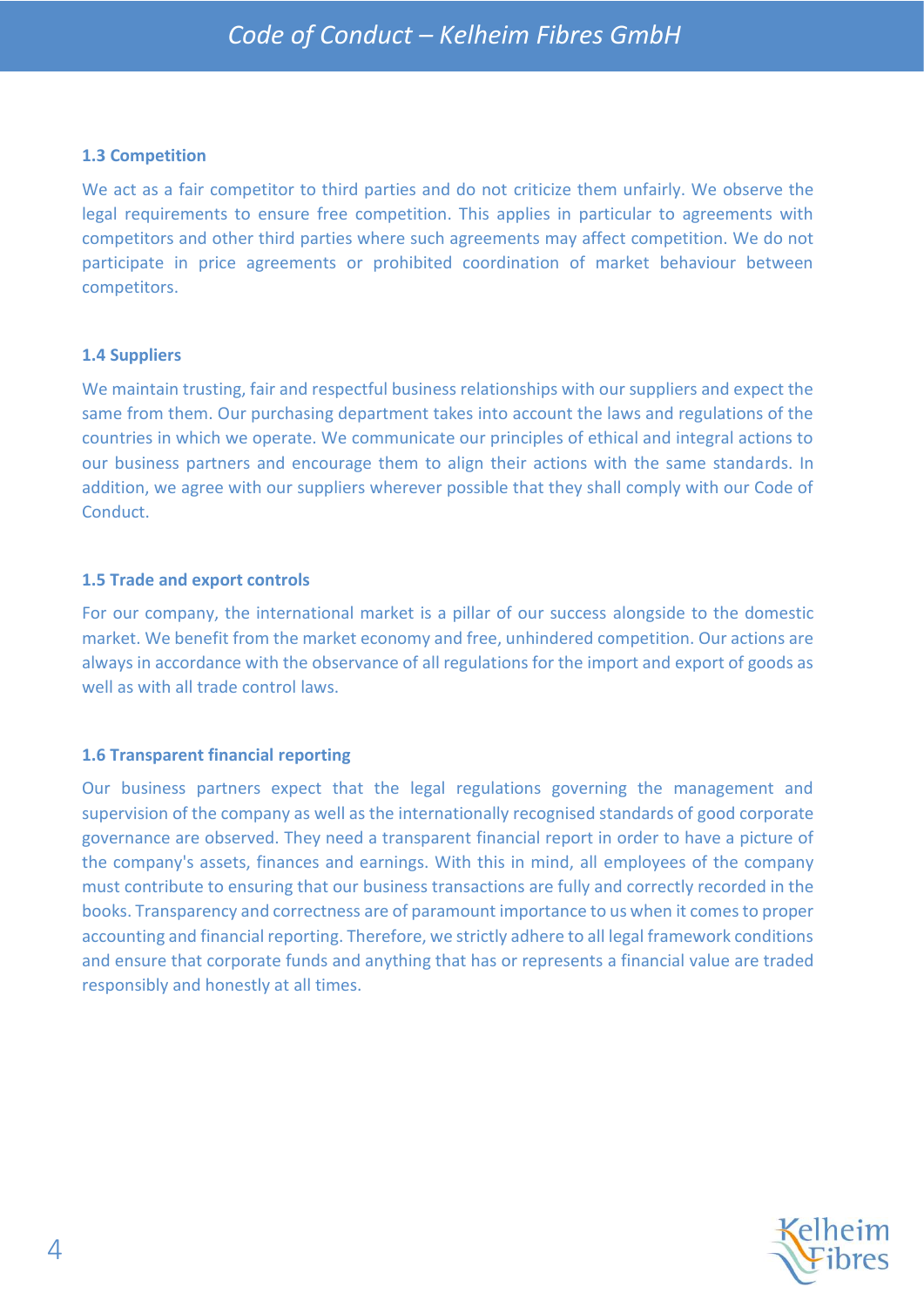# **2. Behaviour towards colleagues and employees**

#### **2.1 Employees**

We treat every human being with dignity and respect, regardless of origin and circumstances.

It is our goal to always engage committed and competent employees at Kelheim Fibres. In terms of equal opportunities, age, disability, ethnic origin, skin colour, gender, pregnancy, sexual identity, nationality, religion or marital status play no role in personnel selection. We assess our employees on the basis of their performance and provide them with fair feedback. We treat each other with dignity and respect. Employees who violate this principle must expect disciplinary action. We endeavour to solve problems in the workplace as quickly as possible, confidentially and with due regard to all concerns. Managers support their employees in reconciling their professional and private lives and taking advantage of health promotion opportunities.

#### **2.2 Workplace**

Our employees should work in a healthy and safe working environment.

We handle our work equipment, which is the property of the company, with care, and we use it only for its intended purpose. We are committed to using our resources efficiently.

#### **2.3 Minimum wage**

Fair wages are the basis of our success, as is fair and compliant behaviour toward one another. We ensure that our employees are paid a wage that is at least equal to the statutory minimum wage or the minimum wage prescribed in the industry and that all applicable standards are complied with.

#### **2.4 Employee representation**

It is the right of our employees to organise themselves through employee representatives and trade unions. The goal of our company is to find a fair balance between our economic interests and the interests of our employees, which has a lasting positive influence on the overall success of our company.

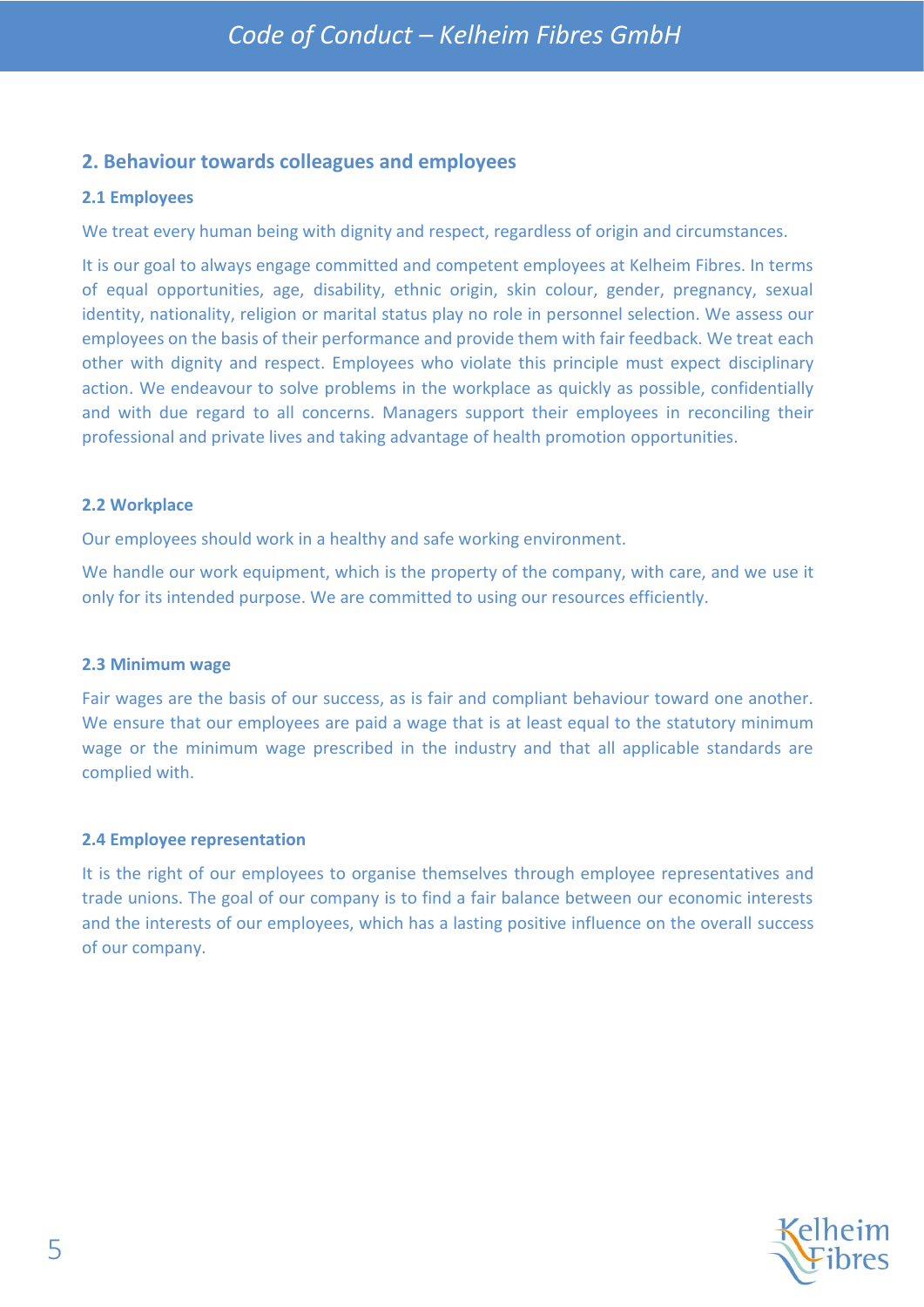#### **2.5 Child and forced labour**

The protection of human and children's rights is a fundamental and universal requirement for us as a company. We firmly reject all forms of child, forced and compulsory labour. Admission to employment may under no circumstances fall below the statutory minimum age. National standards for the protection of children and young workers must be observed at all times.

### **3. Behaviour within society**

#### **3.1 Product safety**

The safety of our products is not negotiable. In order to comply with the applicable national and international regulations, we as a company guarantee the safety of our products by making it our goal not only to meet the legal requirements, but to exceed them. Here, we rely on an effective quality management system that ensures that our customers receive safe products of high quality.

#### **3.2 Environmental protection**

Environmental protection is an integral part of our corporate goals. For our sake and the sake of future generations, we want to keep the soil, air and water clean and handle resources responsibly. This is why we strictly comply with environmental laws and work systematically to continuously improve our environmental performance. Intelligent technologies help us to reconcile economy and ecology.

With the introduction of EMAS – the world's most demanding system for sustainable environmental management – we have committed ourselves to going beyond the requirements of international standards to include operational environmental protection.

#### **3.3 Officials and elected representatives**

The contacts that we at Kelheim Fibres maintain with officials and elected representatives are subject to the strictest laws and regulations, as well as our internal regulations for the avoidance of conflicts of interest and the prohibition of bribery and corruption.

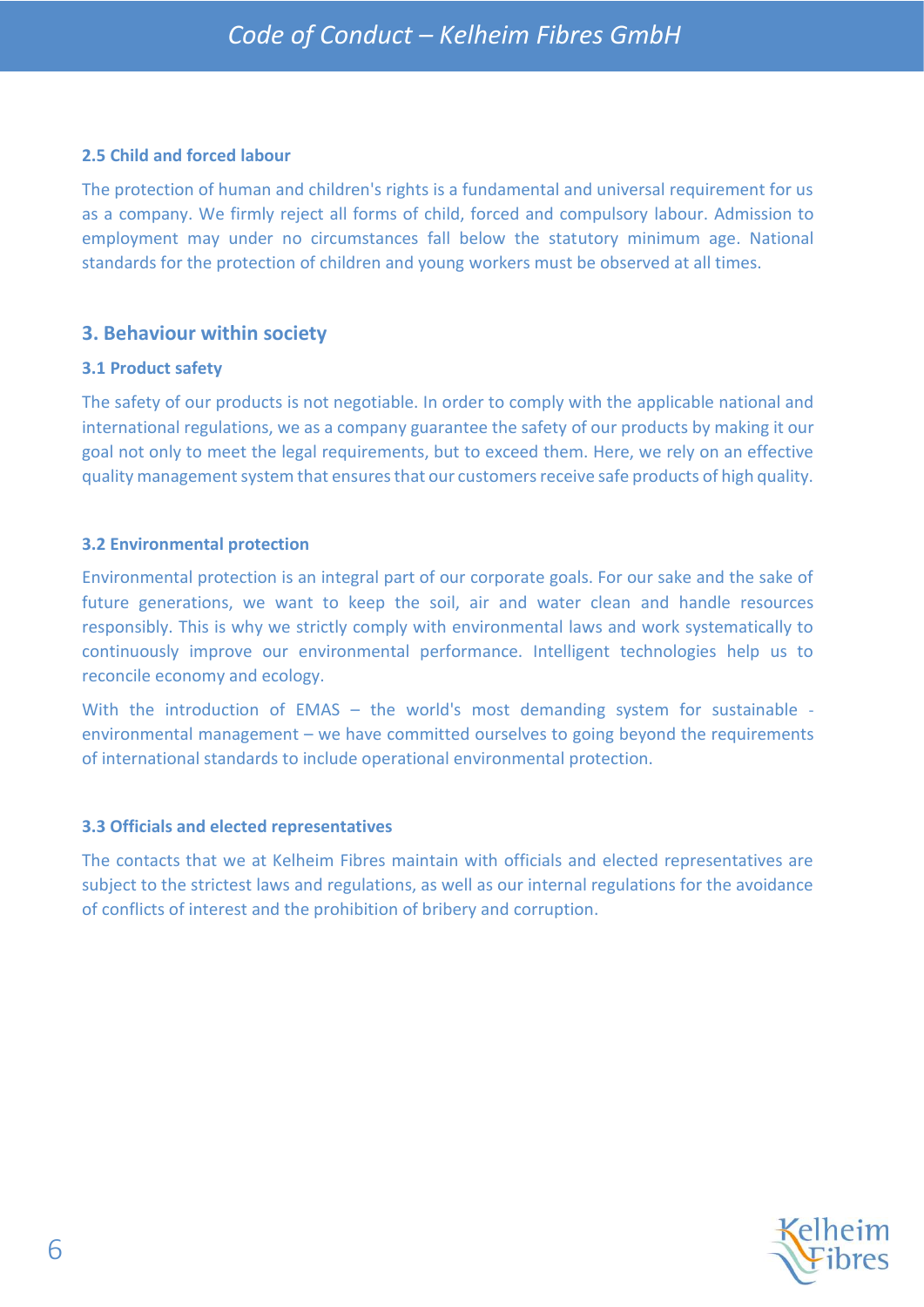# **4. Information handling**

#### **4.1 Confidentiality**

We place great importance on the completeness and accuracy of the information provided by us and treat business matters of which we gain knowledge in the course of our activities as strictly confidential. We do not misuse confidential information and do not pass it on to third parties without authorisation.

#### **4.2 Data Protection**

Using all suitable and appropriate technical and organisational means available, we protect corporate data as well as the personal data of our customers, suppliers, employees and other business partners against unauthorised access, unauthorised or improper use, loss or premature destruction. We support each other and exchange information within the defined limits.

#### **5. Measures in the event of infringements**

If employees violate agreements and regulations of any kind within the scope of their employment relationship, appropriate disciplinary measures shall be initiated. Priority shall be given to convincing the employees concerned to change their behaviour, by explaining the significance of our Code of Conduct. However, serious infringements may also result in disciplinary action.

All employees are required to inform the Compliance Officer if violations become known. Deviation from the Code of Conduct is permitted only after prior approval by the management and only in individual cases.